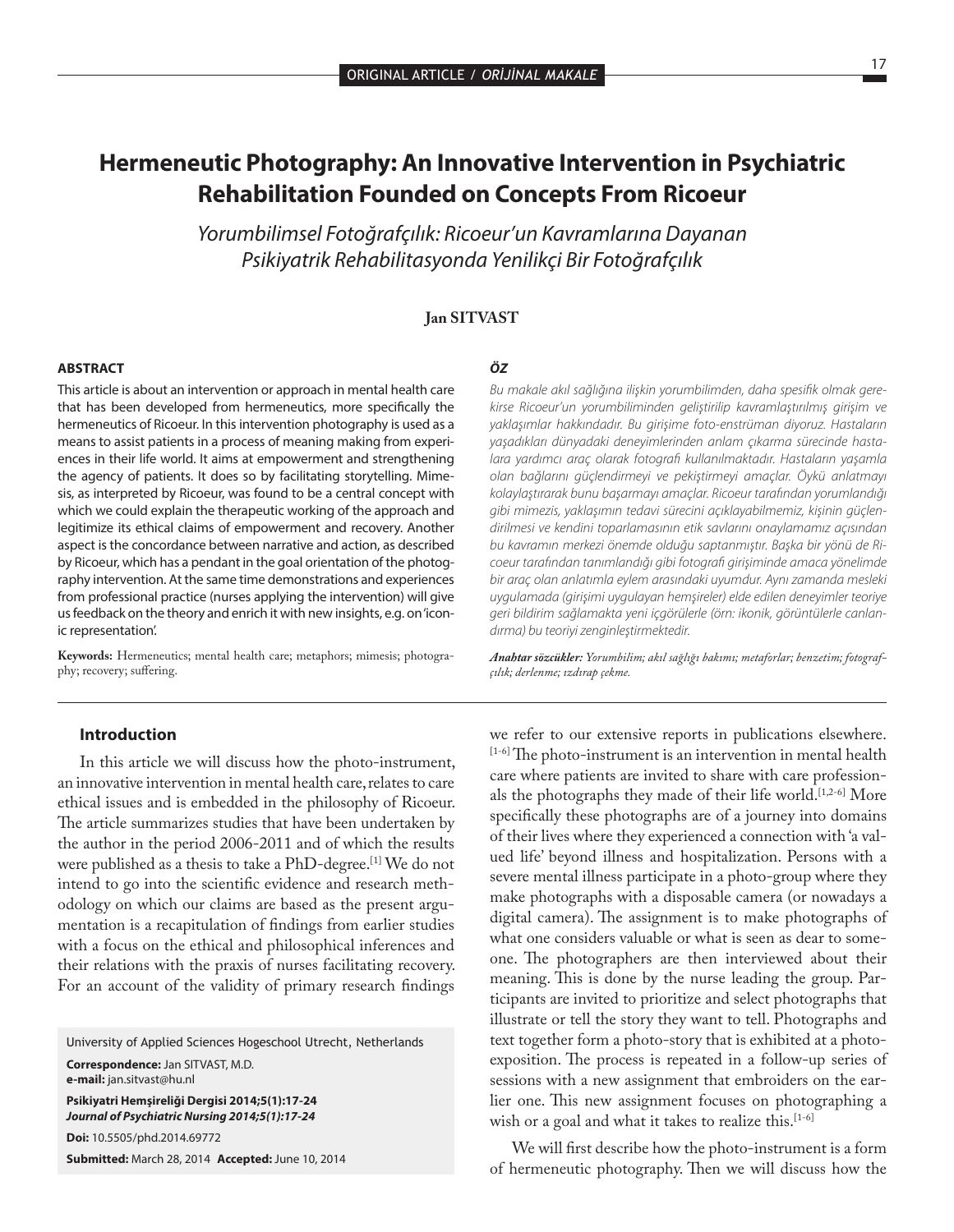intervention relates to the recovery movement in psychiatric rehabilitation and can be connected with care ethical issues like empowerment and relational autonomy. Recovery will be discussed as a focus for interventions rather than a process per se from the patient's perspective, notwithstanding both aspects cannot be separated (and indeed will be related to each other). The hermeneutic character of the intervention will steer our argumentation to a discussion of storytelling as the main vehicle for recovery. We will describe how concepts from the hermeneutic philosophy of Ricoeur give the photoinstrument a strong theoretical underpinning. Hermeneutics in nursing has until now often been a theory of interpretation and a method of analyzing research texts,[7-10] but we focus on the process of meaning making by the participants of our study themselves and how this can be facilitated by nurses. In nursing the hermeneutic dimension has been given little attention in relation to clinical interventions, but in the Nordic school of nursing that puts caring in the center there are renowned examples of authors who set value by processes of meaning giving: Katie Eriksson's reflections on understanding suffering<sup>[11]</sup> and Lennart Fredriksson's 'caring conversation'<sup>[12]</sup> for instance have deeply influenced our own thinking.

### **Ethical Issues**

A proper informed consent procedure was performed to acquire permission of participants of photo groups for publication of their photographs in scientific journals. The original studies that preceded the present argumentation were executed in accordance with the norms and regulations under Dutch legislation on medical research (the WMO-Law) and were approved by the appropriate Medical-Ethical Board.

#### **Hermeneutic Photography**

The photo-instrument is a potentially strong medium that makes visible what otherwise may remain hidden. Awareness of values in life and what one holds as dear tend to be buried under daily routines and overwhelming burdens of illness. The photo-instrument focuses on meaning making. We therefore consider the photo-instrument a hermeneutic instrument. In nursing research hermeneutic photography was first used by M. Hagedorn,  $[13]$  but as an aesthetic technique for generating data.

Photography can be used for therapeutic ends because of the potential of photographs to mirror the personal history of the person who has made the photograph.[14] In the Photo-instrument service users made their own photographs. In another variant a professional photographer photographed service users while they were in action.<sup>[15]</sup> Both are forms of hermeneutic photography in which the photographs are not just an anecdotic report on activities that were performed, but invite a person to see himself as part of a story, an inner

discovery journey during which meaning was given to experiences in the life world.

Reflecting on the pictures afterwards helped service users to recognize how certain things impacted their lives and how they could integrate them in a broader meaningful context and develop a new perspective.

Working in a mental health setting at the time that we developed the intervention and did our PhD-research we were confronted with patients who often had difficulty to voice their life story and cope with the consequences of psychiatric illness in their day-to-day lives. Sometimes they learned from treatment conversations to distrust their feelings and thoughts. Often they were not asked to tell their feelings and thoughts, except for diagnostic and treatment purposes. Nevertheless they felt an urgent need to make sense of their lives, integrate illness experiences and recovery into their life story and find a (new) perspective to live for. This is conditional for achieving harmony with oneself.<sup>[16]</sup>

#### **Recovery**

In the psychiatric rehabilitation of chronic patients nurses have realized the importance of the concept of 'recovery'. Instead of focusing on improving skills and adapting deficits in psychosocial functioning as an effort of making the best of one's losses, nurses now try to optimize and utilize possibilities, talents and other sources of strength.<sup>[17,18]</sup> Recovery does not necessarily mean that one becomes free from the symptoms of a severe mental illness. It is much more about distinguishing that part of your life that is affected by mental illness from a core of your identity where values and strivings reside. The Photo-instrument is meant to be a nursing intervention on the basis of hermeneutic photography, that is: photographs are used as a tool in processes of meaning making and construction of one's identity and future. In this way we hope to contribute to a more recovery-oriented rehabilitation that focuses on strengths, hope and patients making their own choices. There is a core of wholeness in every individual, even in a person whose first appearances impress as bizarre, lunatic or strange. In the photographs made by service users we see a whole person, someone like us who has goals, strivings and ambitions that cannot be reduced to the status of being a patient. These photographs enable us to recognize true faces behind the sometimes distorted faces of suffering.

## **Everyone Has the Right to Determine Who He/She Is**

We believe that hermeneutic photography is an example of empowerment. Why is it empowering? We think that the claim of empowerment can only be justified when the right of someone to determine who he or she is will be respected.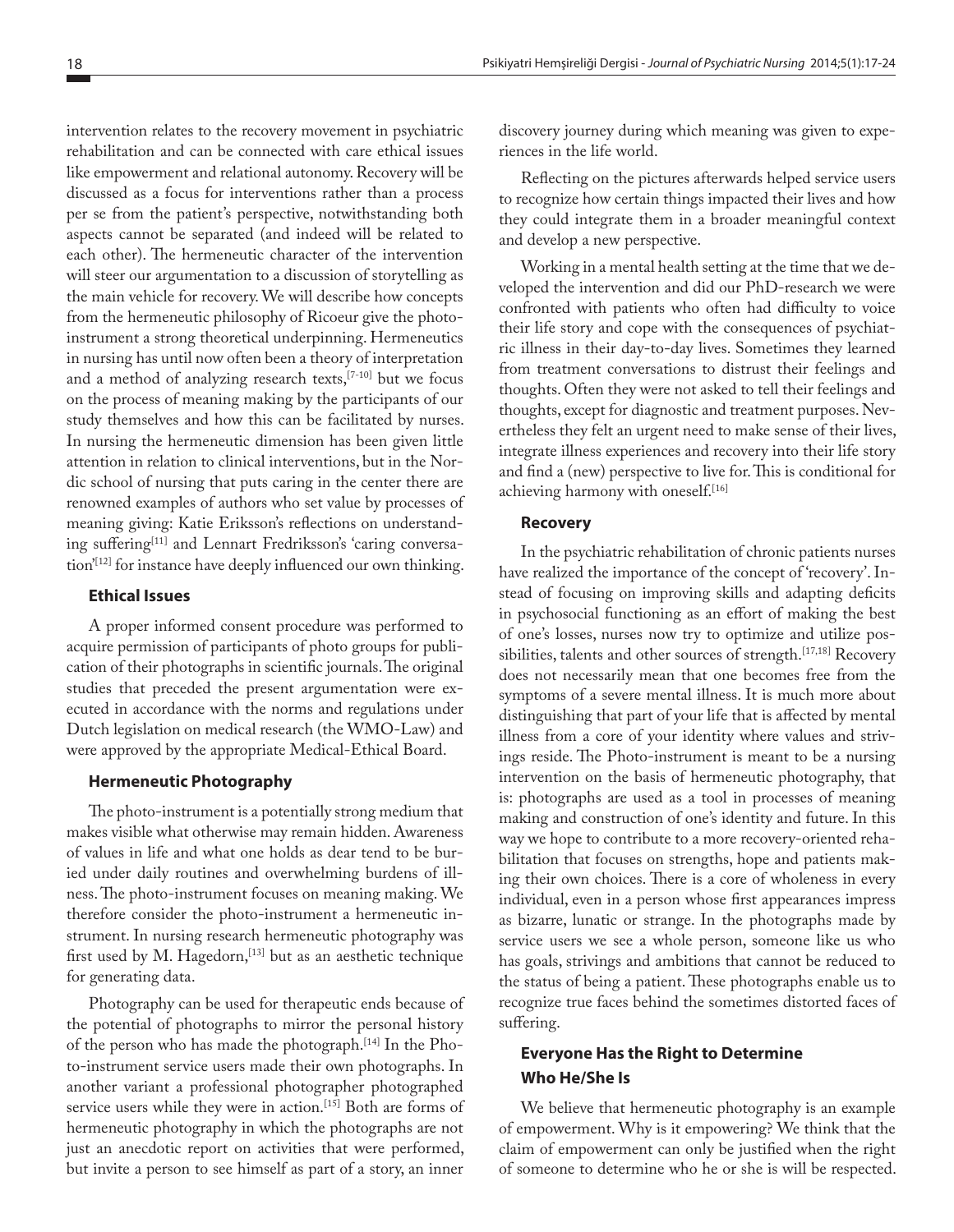The concept of empowerment emphasizes the subjectivity of the individual and the control over one's own life. In hermeneutic photography we do not apply a professional gaze that diagnoses certain characteristics, or personality traits of a person as sick, inadequate or deviant. Service users have gone through that sometimes for many years in treatment programs. We focus on strengths: talents, skills, strong beliefs and interests capable of motivating people, affiliations with other people, etc. Central to our approach is the idea that you cannot empower someone else. Empowerment happens from within an individual himself. Empowerment requires an atmosphere of trust and respect. These conditions are guaranteed by the lead that service users can take in the project when they take us on a journey to their sources of strength. We foster a dialogical relation in the project. In the end the individual's right to determine who he or she is, contributes to restoring a sense of authorship and agency.

#### **Relational Autonomy**

Empowerment is a dialogical process based on the reciprocity of dependency: today you need me to help you but tomorrow I need you. As humans we are vulnerable. One day or another I fall ill or I will be stricken with misfortune. But even in good health and well-being I need the other to realize aims in life and share everything of value that I care for and care about. In this way we are connected with each other.<sup>[19,20]</sup> Individual autonomy is not, as we are led to believe by some neo-liberal thinkers, made up by isolated individuals making conscious independent and rational choices, but must be perceived as an ongoing process of interdependent individuals within a communicative setting.<sup>[21]</sup> People make choices that are shaped by influences from the environment. We use the notion of relational autonomy<sup>[22]</sup> to denote this interdependency. Nurses can help persons with a psychiatric disability to become empowered by stimulating them to define themselves not as patients but on the basis of authentic choices, their historical identities and own perspectives.[4]

This may result in new goals in life and may be considered a step in the rehabilitation process. When people have difficulty to talk about emotional experiences or find words for feelings that are complicated and diffuse, then there is a need for non-verbal and creative means to stimulate the process of meaning making and goal setting. We therefore consider hermeneutic photography as complementary to the traditional verbal exchange in goal setting talks of practitioners of psychiatric rehabilitation with their clients.

#### **Mimesis and Ricoeur**

Photographs are images. We think that images play a role in triggering people into reflection on personal history and values. Images invite people to widen their horizons and enter a process of meaning making of their experiences. There is interplay between factual images and imagination, which contributes to strong 'dense' images. These images are laden with meaning. They keep coming back in the mind, are memorized and in this way become mentalized. Thus they serve as mental icons and may become a compass for further trajectories of recovery. Our understanding of how this works was enriched by reading the works of Ricoeur.[2]

Especially 'The Rule of Metaphor. The creation of meaning in language'<sup>[23]</sup> and 'Time and Narrative'<sup>[24]</sup> are relevant for us, because these studies focus on processes of meaning making in the context of storytelling or narrative. In these key studies Ricoeur developed a theory about how people make sense of their experiences in real life and attribute meaning to them by constructing a story. People tell stories or narratives to reorganize disjointed bits of information in a new meaningful structure that has the following elements:[25] the action of the story (the sequence of events), the scene (where and when did things happen), the agent (who did the action), agency (how did he or she do it) and the purpose (why did it happen). In constructing a story someone brings together these elements and relates them to each other in the plot of the story. This is called the emplotment of a story. In 'The Rule of Metaphor' and 'Time and Narrative' Ricoeur wondered how this emplotment came about.

According to Ricoeur emplotment is the outcome of a transformational process that he identified as 'mimesis'. He distinguishes several steps. First there are lived experiences. Usually someone feels the urge to get grip on them. However, this is hard when you are still immersed in the situation, for instance when you are a patient and live through the direct aftermath of a psychiatric crisis. That's when someone needs to create some distance between him and an overwhelming experience in order to be able to reflect on what has happened. When someone succeeds in finding the necessary distance then his position does not longer fully coincide with overwhelming events. A meta-position is created from where it is easier to open up to other meanings than seemed dictated by the facts of an experienced event. This is what Ricoeur called a widening of horizons. The process of mimesis is one in which past memories and anticipations (hopes, wishes, fears) of the future join the reflection of experiences in the present, in this way making possible a fuller and maybe more authentic (in terms of someone's history) account of what events mean to someone. What triggers this process is imagination: a creative play in which the mind juggles with associations and images. Ricoeur claimed that metaphors and imagery have a central role in this creative play. Metaphors are a figure of speech which transfers meaning from one domain to another, for instance from perception into cognition in 'I can see what you mean'. Imagery is the more general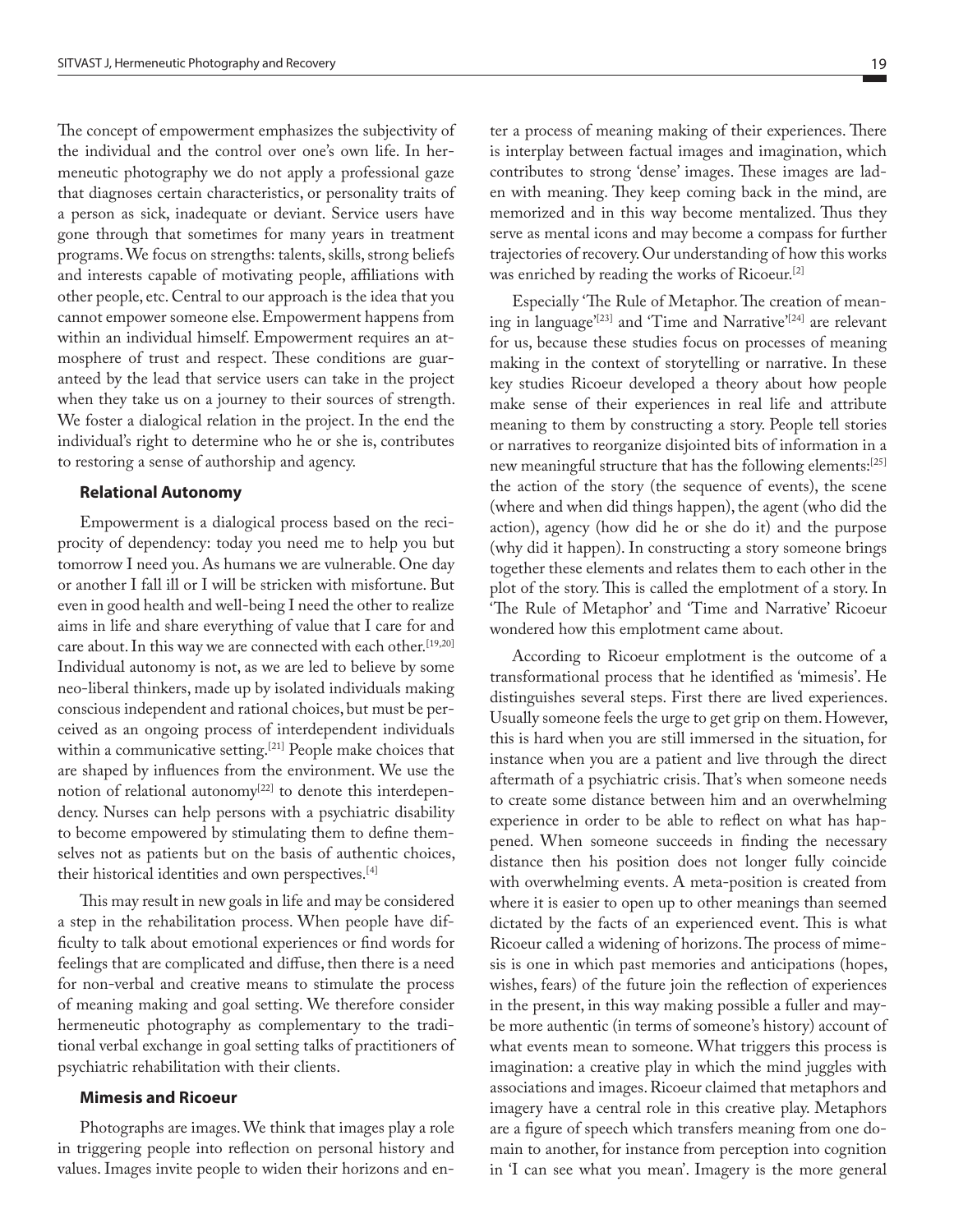naming for figures of speech in which an image carries a connotated meaning, as for instance in 'Photographs are a vehicle of messages about oneself '. Metaphors and imagery enable someone to jump from one line of thought to another and in this way reformulate lived experiences. These reformulated experiences then condense in a narrative plot.

#### **The Role of Images in Mimesis**

What is of special interest in the context of hermeneutic photography is the role of images in Ricoeur's concept of the mimetic process. Ricoeur's theory enabled us to recognize phases in the patients' trajectory of meaning making: through distanciation of lived experiences to a condensation in a narrative plot. Pieter for instance, a participant in one of our photo projects, made a photograph of a mouldered elm ravaged by a storm and used it as a metaphor for what a psychosis had done to his mind. In this way he could reflect on his situation, rethinking where his position was in his contact with caregivers. The story that he emplotted around this imagery helped him to find a new balance in his life and take new initiatives, actions based on his novel understanding of himself. According to Ricoeur, action, lived experience and its emplotment in stories are strongly interlinked. In premeditated action he sees a parallel with narrative as the action scenario resembles a story plot.[26] Yet Ricoeur focuses on textual aspects, paying less attention to performative aspects. We however found that patients used their photographs not only as imagery, but also to situate their story in reality. Distanciation was often followed by certain factuality; connecting patients again with concrete palpable reality (see textbox). In this way patients re-appropriate their lived experiences again, an act that was reinforced in the second series of sessions by the focus on photographing a wish or a goal and what it takes to realize this.

#### **Textbox**

Ellen, a participant in one of our photo projects, photographed a lane in the wood that she already visited in her youth. The dark lane with light shining through the trees evoked strong emotions and associations with her course through life. In the image memories merged with anticipations and hope, which was mirrored in the alternation of light spots and dark corners. The grounding of the photographs in local contexts and strong sensorial experiences lent her narrative a powerful appeal.

Images remained linked up with strong sensory perceptions. This gave stories a freshness and acuteness in communication, deriving from 'dense impressions', not fully accounted for by Ricoeur. He downplays the role of the image, because he claims that images can only become intelligible through interpretation in language. Our finding that images retain strong links with sensory perceptions enriches Ricoeur's theory, acknowledging that taking photographs is a distanciating act, putting a camera between you and the perceived reality and that image as a result of this act invite further reflection. We described the sensory impact of images in terms of iconic quality.[2] Like in religious icons, photographic images can be charged with associations and impressions that make sense of an experience, or in other words represent it. We conclude that the concept of iconic representation, also embraced by Ricoeur, should not be restricted to verbal icons. The sensible, sensual plenitude that Ricoeur<sup>[23]</sup> ascribes to poetry can also be found in sculpture and in photographs. In photographs too, we observed a fusion of sense and sensa: sounds, images and feelings that does not only provide an occasion for an unfolding of the imagery, but also exerts a force in it self upon the world, including language (Goodman, cited with Ricoeur, 1977). This force is based on the principle of psychological association and is realized in the act of expression. In fact, the effort of expression evokes the psychic associations (Ullmann cited with Ricoeur, 1977) of lively impressions from memory and emotions that makes the image 'iconic'. This is the figurative ability of images, the potential of making-seen, the 'setting before the eyes'. In metaphor, the verbal moment and the non-verbal moment cooperate. As Ricoeur says, 'metaphor owes to this liaison its seemingly essential concreteness' (23: 246). Ricoeur argues that images alone (apart from their functioning in metaphors), seem closed to themselves and stand for a sort of 'private' mental experience that impedes the mimetic process, the 'seeing as' that makes the sense and image hold together. On the basis of our findings however we think that the 'thingyness', the 'iconic solidity' of images, however self-contained it may be, lends a vividness to what is told, be it a metaphor or more concrete information about someone's life world, reifying it and making it more compelling and easier to remember. This is related to the domain of psychology and neurology, which we will not go further into here.

## **Iconic Photographs in the Context of a Caring Conversation**

Still, we may conclude that the iconic quality of images is very important in the context of the nurse-patient relationship, because it grounds the communication between nurses and patients in the sensory lived-through experiences of the patient. Photo-stories protect nurses from a too rapid and premature thinking in actions and things to do. We did not research this specific aspect, but we assume that this effect is brought about by the density of meanings in certain photographs that possibly lends them an urgency that is sometimes lacking in 'ordinary' conversations between patients and nurses. These iconic photographs probably make a strong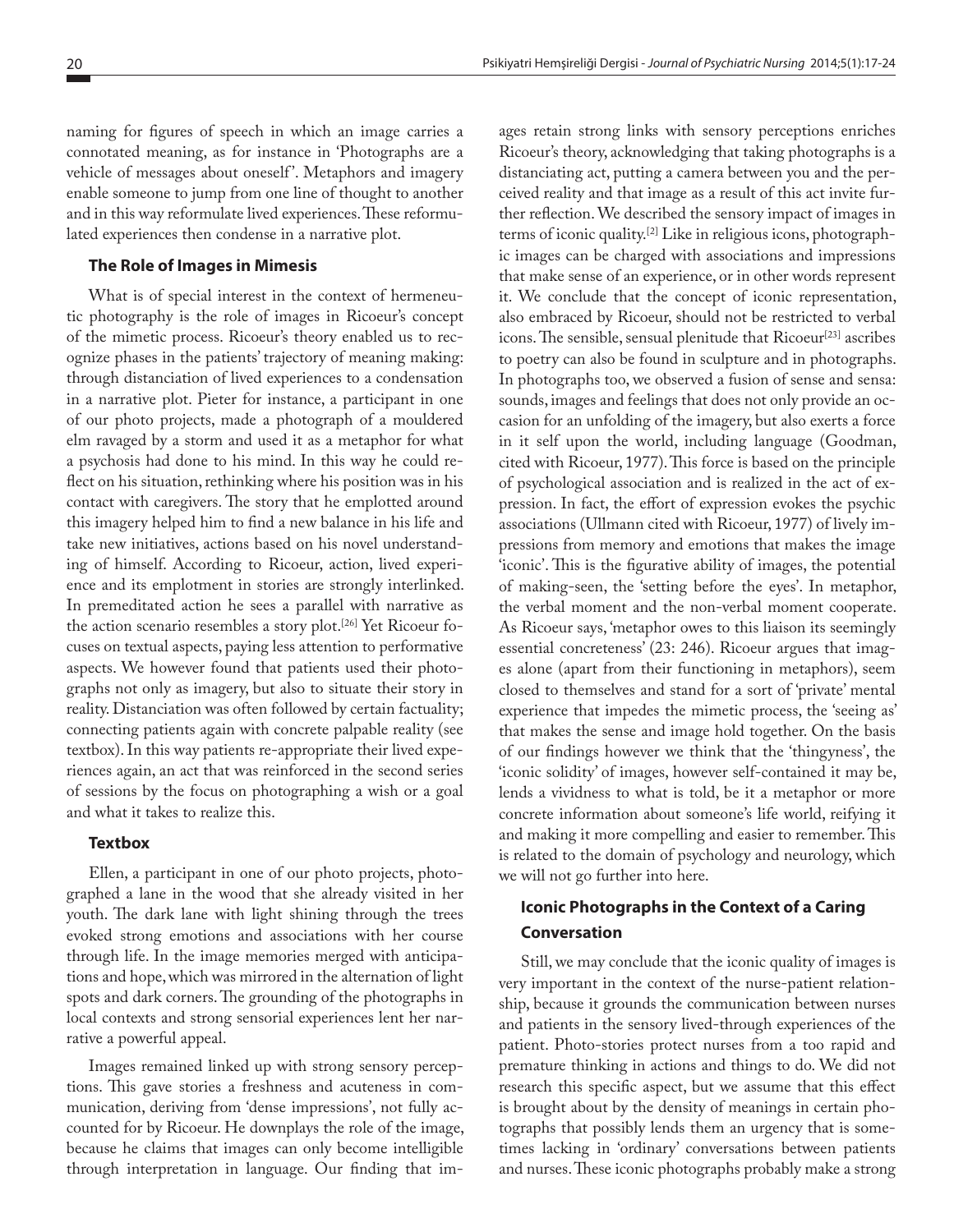appeal on the viewer to further explore the condensed meanings with the patients who made them. They seem an entry for learning more about the identity of the patient and his needs. We think that iconic photographs facilitate recognizing someone's identity and his needs. If so, this is of imminent importance for certain basic competences of nurses. According to Tronto,<sup>[20]</sup> nurses need to be attentive and sensitive to patients' needs, combining a concern for someone with skilled expertise in order to realize good care. Attentiveness, which comes even before the diagnostic process of assessing health problems, at a later stage, enables responsiveness of care to the unique person and his particular needs. It takes into account the susceptibility of the patient for certain specific nursing interventions. In other words: does the nurse sense how a patient will receive and respond to care that she will give? In the rush of busy routines under time pressures that are always present, nurses tend to forego this process of tuning to the person of the patient and pass on to the pragmatics of daily care. We think that photographs invite the nurse to suspend acting from a problem-oriented way of working and that by sharing the meanings of a photograph they may come to know a patient better. For instance, patients suffering from a chronic illness sometimes compare their body with a motor that sometimes falters (but then can be repaired). This may be helpful to invoke an image and voice a perception of realities and inequities of a life with pain that is less threatening than the idea of an irremediable illness and a body that betrays us in an unpredictable way. The imagery of a mechanical device may help the narrator to open up to a differentiation between pain and suffering, making a distinction between who we are and the inflictions that beset us.[27,28] In this way the metaphorical transformation of meaning that we endow to our lived experiences may help us in restoring the idea that we are to some degree the agents of our own lives. It reduces the suffering that comes from experiencing powerlessness in the face of illness and pain.

#### **Reclaiming Life: A Moral Learning Process**

Hermeneutic photography facilitates story-telling through which patients not only represent their lives, but also reconstruct them. With Nussbaum we hold that feelings and emotions as they are expressed in narratives reflect a personal standpoint and value commitment.<sup>[29]</sup> This is the ethical aspect. People start telling stories because they encounter dilemmas and face conflicting duties in everyday life where they are challenged by concrete practical affairs. Their deliberations are presented as anecdotes, puns and stories. These stories do not only represent the reality of someone's life with illness, crisis and traumas, but are also a vehicle to give meaning to a dramatic episode in one's life.[30] They often reflect notions about the good life.<sup>[31]</sup> Nurses who enter on a dialogue with patients can be considered co-creators of patients' photo-stories to some extent. Nurses leading photo groups facilitate patients to deliberate on underlying experiences and in this way they foster a moral learning process in which patients start redefining their existence and a new perspective of the good life can be constructed.[32,33] From being a psychiatric patient one may become a person with a mental illness: someone who has goals, strivings and ambitions that cannot be reduced to the status of being a patient. To say 'I am' is to say 'I want, I move, I do" (34: 321). The notion of existence here is associated with the notion of action and the power of acting. Ricoeur holds that suffering occurs where the power of acting decreases and someone becomes the patient of actions by others (versus being an agent of one's actions), as often is the case in mental illness when one becomes the object of treatment. Being an agent of one's actions, includes being subject to morality by which we understand the articulation of ethical aims in norms that help someone to characterize his action as good, just and wise.<sup>[34]</sup> In the photo-instrument this takes the form of a dialogical process of formulating and recounting of actions and how they match with someone's concept of the good life.[4] We think that the concrete factuality of images helps patients to reconnect again with the pragmatics of daily life in a dynamic movement of appropriation that follows upon distanciation and a widening of horizons. We follow Ricoeur here again where he, in Time and Narrative<sup>[35]</sup> described the dialectic relationship between distanciation and appropriation as 'moments' in the process of mimesis. The relevance of these dialectics for Recovery from the patient's perspective finds an adequate pendant in Phil Barker's claim that recovery processes can be understood as a 'reclaiming life'.<sup>[36]</sup> We will explain this further.

#### **The Concept of Face and Voice**

By means of structured photography assignments the intervention facilitates reflection on things that a participant considers as important and valuable here and now. The next step, in a new round of making photographs, is intended to photograph a wish that one would realize in the near future. Thus we connect the present with past memories and anticipations (hopes, wishes, fears) of the future that invites patients to formulate a new perspective. Participants are also asked to picture (and photograph) what it takes to realize their wish in terms of learning new skills, assembling strength or organizing support. This is premeditation on the action part that grounds the photo story in reality. Reflection and dialogue on the necessary actions often elicit further goal setting. If these goals are realistic and can be attained then this raises hope. In working on recovery service users need readiness: a readiness to go forward, pick their own goals and go for them, but without neglecting limitations and handicaps. This implies that mentor nurses and others must offer a dialogical contact. During this process of dialogue, participants realize that their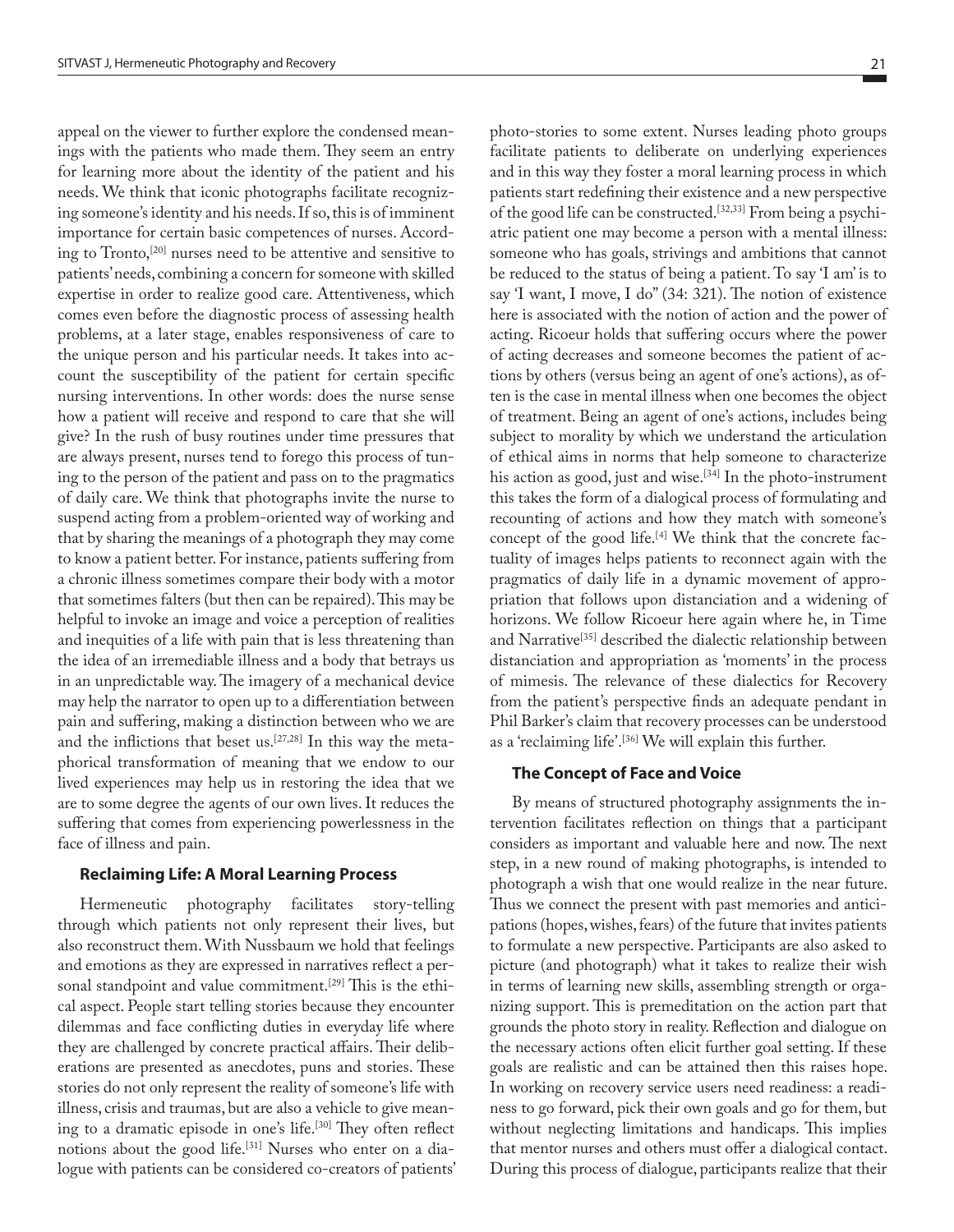mental illness and its consequences for daily life may interfere with their plans. It has to be fit in somewhere. This is the assimilation and acceptation of vulnerability for psychiatric crisis. Without it recovery becomes a hazardous adventure. [16] At the same time service users often have to deal with stories that do not reflect who they are and undermine their sense of identity, integrity and dignity. Professional narratives tend to be plotted around setting a diagnosis and therapeutic actions that need to be taken to restore the patient's health. The patient's narrative is then reduced to a therapeutic narrative, which often leads to the feeling of not being heard and recognized. The concepts of face and voice can be used here to explain that people want to be acknowledged as a certain kind of person.<sup>[4,37]</sup> Especially in informal talk people will share personal experiences in order to maintain respect and to prevent a loss of face that would incur feelings of shame. As this is an interactive process of construction one might speak of enacted identity narrative.<sup>[38]</sup> Narratives may represent a polyphony of narrative voices that make up our identity.<sup>[39]</sup> Their function may be twofold: a transformation of the self or a replay and an upkeeping of face. We use the concepts of face and voice as operationalization of the relational and ethical context of (photo-) storytelling. With Ricoeur we consider face as essentially standing for a reciprocal relationship between a person who suffers and someone giving care. This reciprocal quality had been lost in the imperative call that the concept of face had with Levinas. According to Ricoeur with Levinas face is the face of a master of justice, summoning the other to respond to suffering in a dissymmetrical way (34: 189). Discussing the concept of solicitude Ricoeur argues that in the end we receive just as much as we give when we help someone who is suffering, even where this person we help is the object of our actions in one-way direction. He claims that what we receive in return, namely the chance to experience that we humans are vulnerable, can be of great cathartic value (34: 188). Translated into the praxis of nursing this experience or awareness contributes to be truly present in our contact with patients<sup>[40]</sup> and be with a person who is suffering. Nurses that accompany service users on their journey of recovery, as they do in photo groups, must refrain from acting on the basis of their knowledge of psychiatric malfunctioning (of course at other moments -in situations of psychiatric deteriorationtheir expertise may be needed and treatment must be given). They must adopt the role of facilitator who makes possible the journey. It befits them to be thankful for the privilege to be let in on the journey that touches on very personal and sometimes painful confrontations and choices and learn about the life of their patient in a way that they probably would never have from patients' charts and histories. We think that this learning is a reciprocal process for both service users and nurses (see also textbox with case description). It helps nurses to become sensitive to the strengths of service users and how



**Figure 1.** Photograph by Ellen of a dark lane in the wood.

to use this in their professional support of recovery.[15] The journey of discovery on which nurses and patients embark together fosters an increased sense of closeness and at times even equality with the staff, comparable with findings from other studies where nurses participated in a lifestyle program together with their patients.[41]

#### **Textbox**

Marjolein participated in a photo group in a residential setting of a mental health institute. She had been an inpatient for quite some time, but was going to spend more time in her own house as part of a resocialization program. She felt torn apart by ambivalent feelings: fear that she could not cope and hope that she can live on her own. She did not dare to reflect on her situation. She selected a photograph she took of a professional camera and told that she wanted to make semi-professional photographs. This seemed an unrealistic phantasy as if she could not face reality here and now. How can we understand this living in one time-frame,



**Figure 2.** Photograph made by Marjolein. "I want to buy a semiprofessional camera!"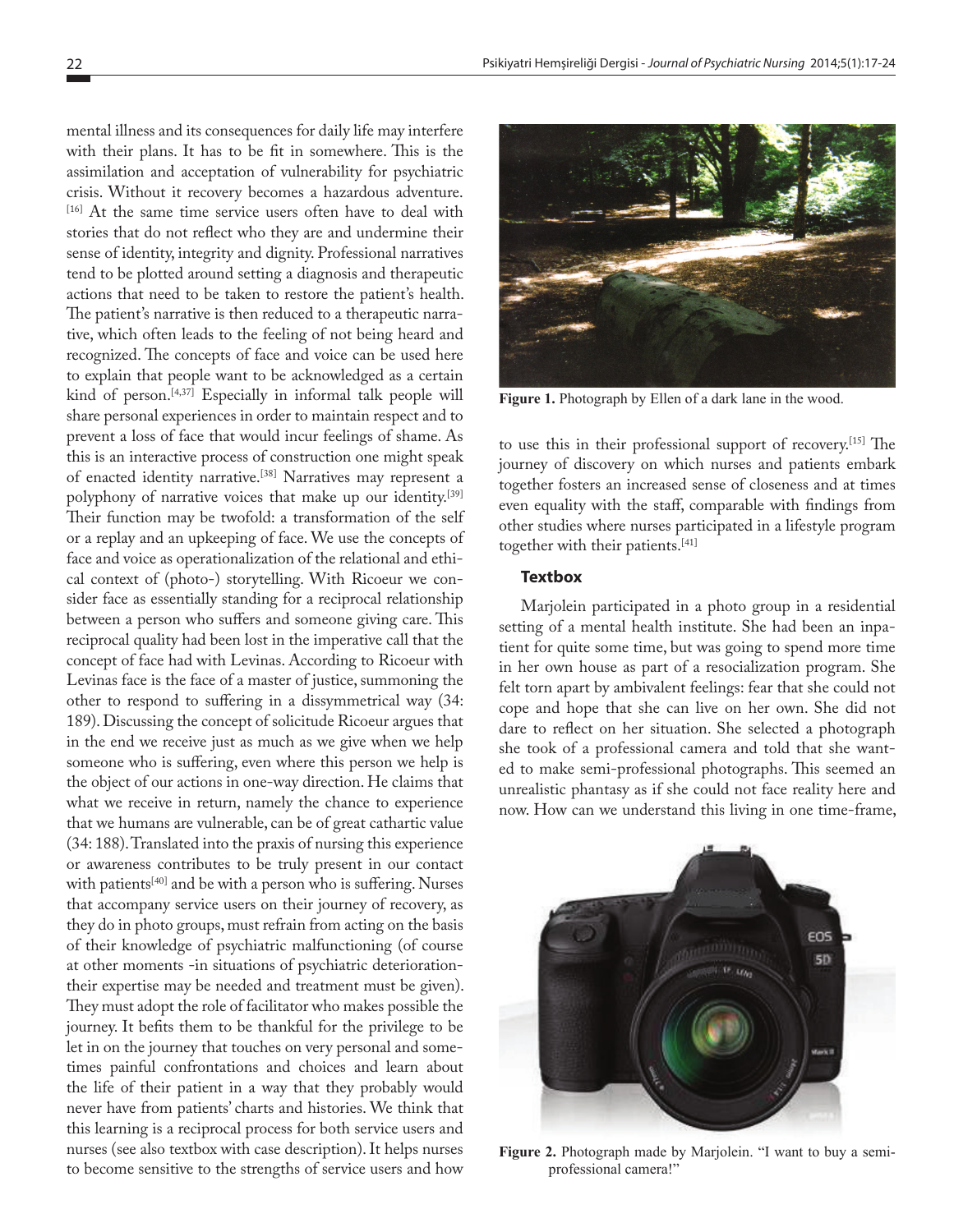when someone lives his life from day to day, in terms of the theoretical notions on mimesis? We followed Ricoeur in his Aristotelian interpretation of mimesis as a constructive and creative reformulation of reality. Ricoeur claims that this is based on an exchange between expectations based on experiences from the past, circumstances in the present end anticipations of the future.

One may say that this exchange between aspects of meaning giving from three time-frames is incomplete in Marjolein's way of coping with suffering. However, as Ricoeur<sup>[35]</sup> also stated, narrative identity oscillates between two limits: a lower limit where permanence of time is predominant and an upper limit where self-constancy is at stake. On the one hand we wish to convince others that we are the same person from who we were before and who we are now. On the other hand we want to show that we are whom we pretend we are and that others can count on us to be that person. The notion of self-constancy with Ricoeur is essentially an ethical one and carries in itself aspects of a promise. If someone can count on me, then I am accountable for my actions.

We can see how both ends, permanence and promise, are linked up in Marjolein's story. The permanence is reflected in the fact that photography has always been with Marjolein and her family. The promise is that Marjolein pledges her future to learning how to making photographs in a semi-professional way. The narrative unity of her life, or in other words the degree to which Marjolein is able to relate circumstances from the present to memories and anticipations, may be considered an unstable mixture of fabulation and actual experience (35: 162), because she doesn't reckon with her unstable psychic condition. We should, however, take into account that the context in which her photo-story is conceived and received is a photo group that prepares a photo-exhibition. This context directed Marjolein towards making a statement. Her story can be read as an illocutionary act. Marjolein didn't only refer to her hobby of photography as something that is interesting to know but she also implicated something more, namely that she intended to go for it. It is a performance in speaking.

### **Conclusions**

The hermeneutic philosophy of Ricoeur clearly enriches the praxis of caregiving of the photo-instrument by lending it a theoretical framework that legitimizes its care ethical principles and explains its hermeneutic working. At the same time experiences from the practice of the photo-instrument may contribute to a further development of theoretical notions in Ricoeur's philosophy, as for instance in the case of 'iconic representation' and its role in action-oriented performance. The connection between narrative (e.g. photostories) and action (recovery in psychiatric rehabilitation) in Ricoeur's philosophy makes it a strong middle ground where

praxis and philosophy can meet. Mental health nursing can only profit from this meeting.

The article is based on a thesis that can be consulted at http://DARE.UBVU.VU.NL/handle/1871/28777.

#### **References**

- 1. Sitvast J. The Photo-instrument as therapeutic intervention in mental health care. How to use clients' photo-stories for recovery. Saarbrücken (Germany): Lap Lambert; 2012a.
- 2. Sitvast JE, Abma TA, Lendemeijer HH, Widdershoven GA. Photo stories, Ricoeur, and experiences from practice: a hermeneutic dialogue. ANS Adv Nurs Sci 2008;31:268-79.
- 3. Sitvast JE, Abma TA, Widdershoven GA. Facades of suffering: clients' photo stories about mental illness. Arch Psychiatr Nurs 2010;24:349-61.
- 4. Sitvast JE, Widdershoven GA, Abma TA. Moral learning in psychiatric rehabilitation. Nurs Ethics 2011;18:583-95.
- 5. Sitvast JE, Abma TA, Widdershoven GA. Living with severe mental illness: perception of sickness. J Adv Nurs 2011;67:2170-9.
- 6. Sitvast JE, Abma TA. The photo-instrument as a health care intervention. Health Care Anal 2012;20:177-95.
- 7. Geanellos R. Exploring Ricoeur's hermeneutic theory of interpretation as a method of analysing research texts. Nurs Inq 2000;7:112-9.
- 8. Wiklund L, Lindholm L, Lindström UA. Hermeneutics and narration: a way to deal with qualitative data. Nurs Inq 2002;9:114-25.
- 9. Tan HM, Wilson A, Olver I, Barton C. The experience of palliative patients and their families of a family meeting utilised as an instrument for spiritual and psychosocial care: A qualitative study. BMC Palliat Care 2011;10:7.
- 10. Schuster M. Hermeneutics as embodied existence. Int J Qual Methods 2013;12:195-205.
- 11. Eriksson K. The alleviation of suffering--the idea of caring. Scand J Caring Sci 1992;6:119-23.
- 12. Fredriksson L, Eriksson K. The ethics of the caring conversation. Nurs Ethics 2003;10:138-48.
- 13. Hagedorn MI. Photography: an aesthetic technique for nursing inquiry. Issues Ment Health Nurs 1996;17:517-27.
- 14. Ziller KC. Photographing the self. Methods for observing personal orientations. Newbury Park/London/New Delhi: Sage Publications; 1990.
- 15. Bogert I, Bogert G, Sitvast JE. Kijk Mij Nou! Herstel in Beeld [Just Look at Me. Recoveryin Images]. Zutphen/Gelselaar (The Netherlands): Herstel4U; 2012.
- 16. Delmar C, Bøje T, Dylmer D, Forup L, et al. Achieving harmony with oneself: life with a chronic illness. Scand J Caring Sci 2005;19:204-12.
- 17. Rapp CA, Goscha R. The strength model. 2nd ed., New York: Oxford University Press; 2006.
- 18. Deegan PE. Recovery as a journey of the heart. Psychiatric Rehabilitation Journal 1996;19:91-7.
- 19. Bauduin D, Graste J, eds. Waardenvol werk. Ethiek in de Gezondheidszorg [Value-laden Work. Ethics in Healthcare]. Assen (The Netherlands): Van Gorcum; 2000.
- 20. Tronto J. Moral boundaries. A political argument for an ethic of care. New York: Routledge; 1993.
- 21. Moody HR. Ethics in an aging society. Baltimore/London: The Johns Hopkins University Press; 1992.
- 22. Verkerk M. De organisatie als praktijk van verantwoordelijkheid [The organisation as a praxis of Responsibility]. In Waardenvol Werk. Ethiek in de geestelijke gezondheidszorg [Value-laden Wo Ethics in Healthcare] (Bauduin D, Graste J eds). Assen (The Netherlands), Van Gorcum 2000;112-25.
- 23. Ricoeur P. The rule of metaphor. The creation of meaning in language. [Original title: La Métaphore vive. Transl editor Robert Czerney]. Paris, Edition du Seuil, 1975). Toronto: University of Toronto Press; 1977.